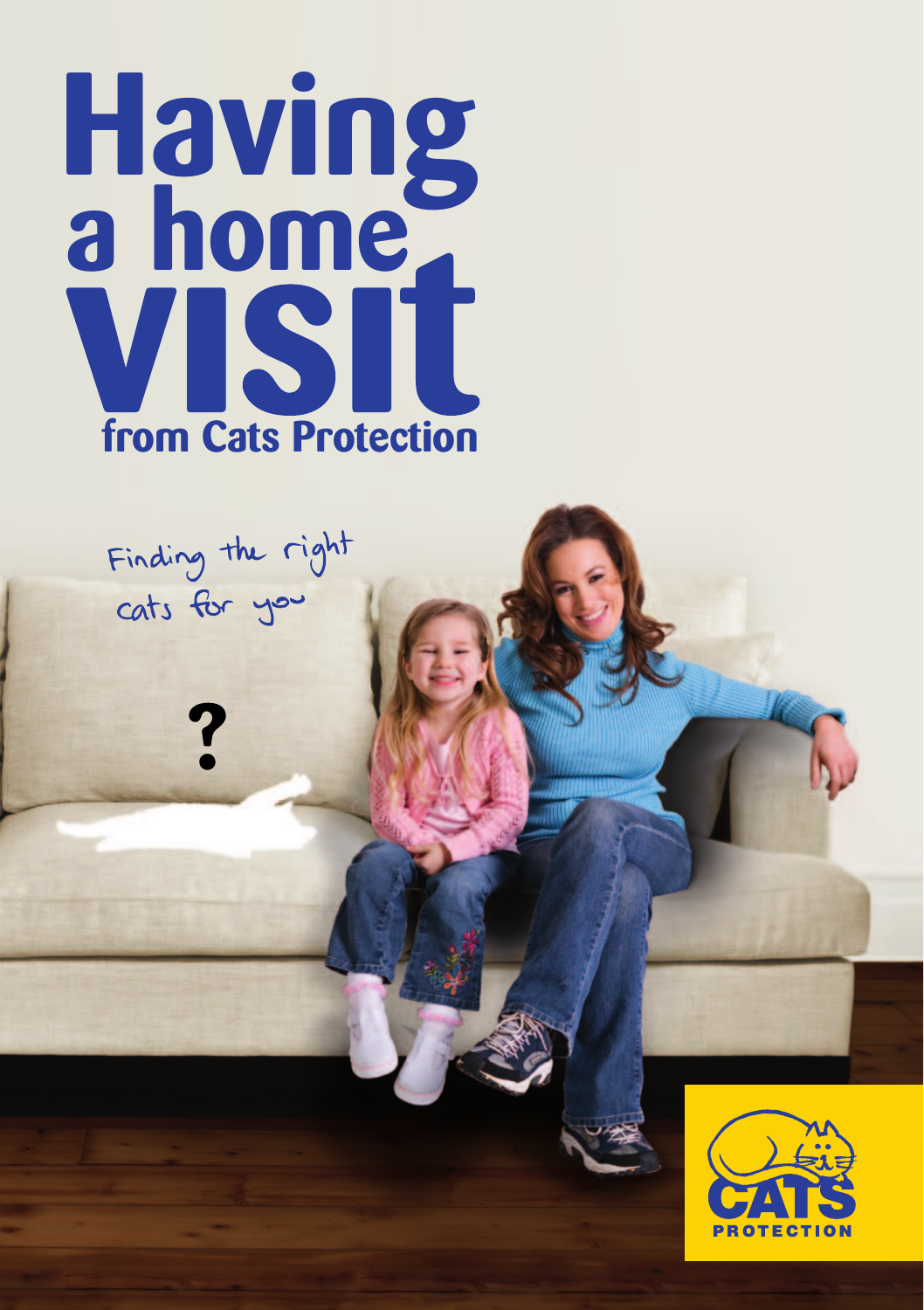### **Thinking about offering a home to a CP cat or kitten?**

**That's great! There is a lot to think about, but we are here to make the process as smooth as possible and hopefully to take some of the worries away from what can be an emotional time.**

One of Cats Protection's main objectives is to find good homes for all the cats in our care. We want to make sure that the cat coming into your life is the right cat for you, your family, your lifestyle and your plans for the future.

That way, the process of settling your new family member into his new home will be that much easier and means you have the very best chance of a long and happy life together.

Unfortunately, some cats do get returned to us after being rehomed so we want to make sure that everyone, puss included, is happy with the arrangements!

Harvey is





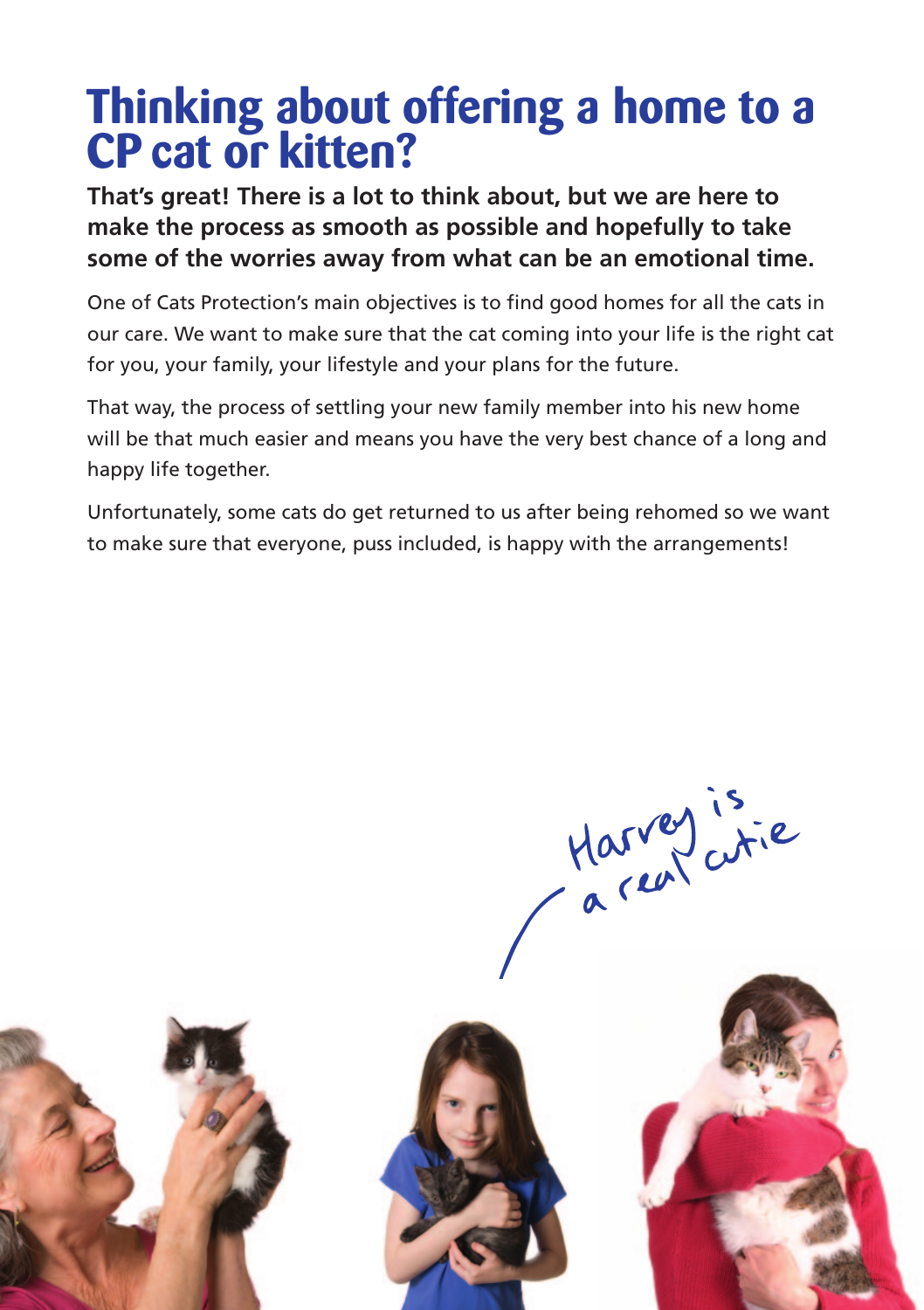# **How does this happen?**

When you contact us our volunteers and staff will ask you some questions which will help them to guide you towards the best cat for you and your home. Some of the cats in our care have to live indoors for instance, so if you live near a particularly busy road, or in a flat with no access to a garden, then one of these cats may be more suitable.

We want to match you to a cat that will be happy in your environment. We will know the history and temperament of most of the cats in our care, so by talking to you we can help ensure a good fit and offer good advice on possible matches before the home visit takes place.

We also need to check that if you have a landlord they will allow you to keep pets at your address. So if you rent it is likely we will need to see a written statement from your landlord confirming this.

We'll endeavour to carry out a home visit as soon as possible after your initial enquiry to us. And there really is nothing to worry about – we just want the best for you and for our cats.

take loves<br>playing in<br>the garden

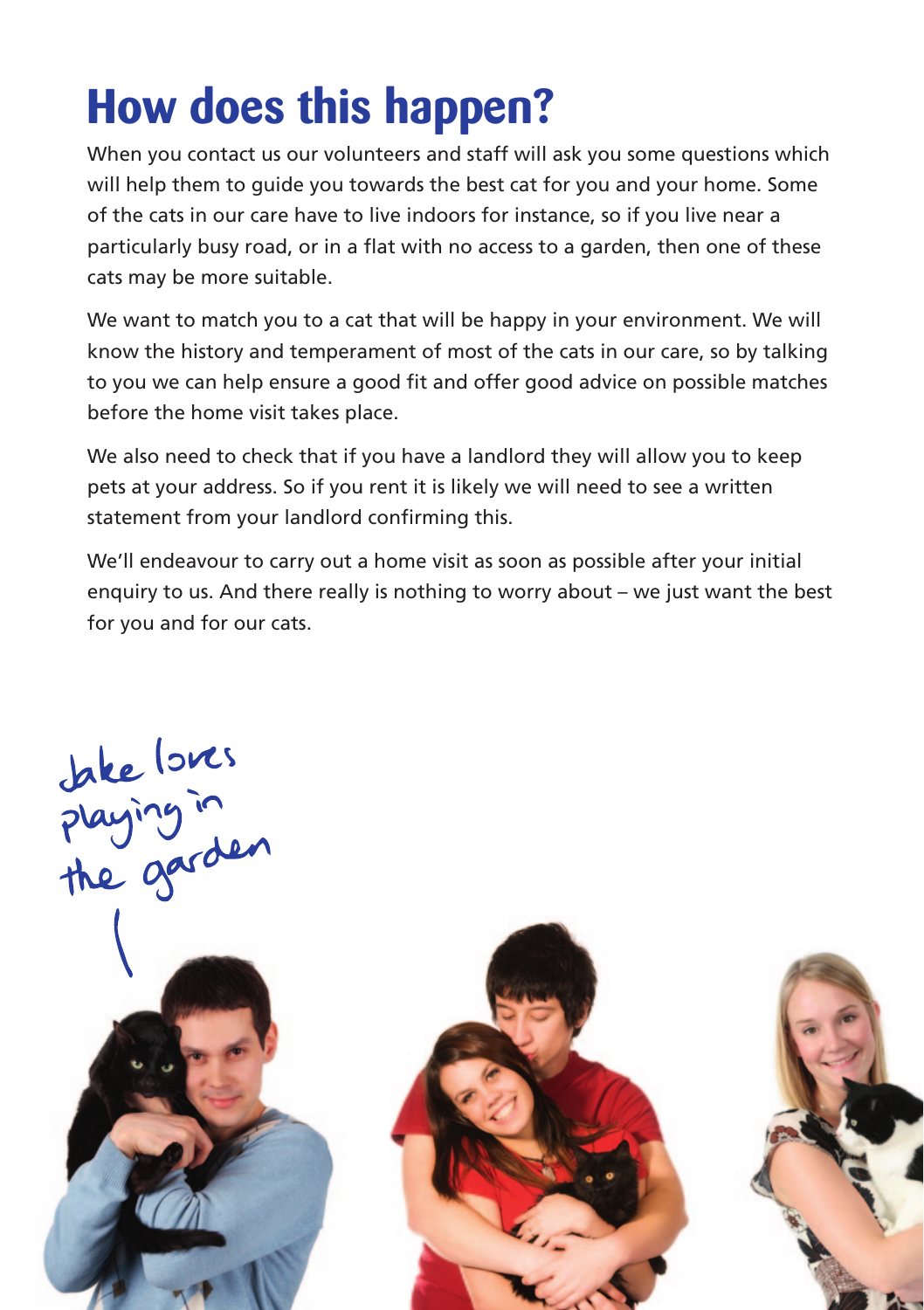## **The next step is to visit you at home**

The main aims of this meeting are to:

- • offer advice and information about cat ownership and in particular discuss the needs of your new pet
- discuss how to manage your new arrival, eg how he may interact with small children who may live in the house or visit you
- offer advice on introductions to other cats and dogs that may live with you
- • discuss the local area around your home with you and how this might affect your cat's behaviour
- $\bullet$  help you think about your working day and your lifestyle will you be away from home for long periods of time? You can have a cat in your life despite having a busy daily schedule!

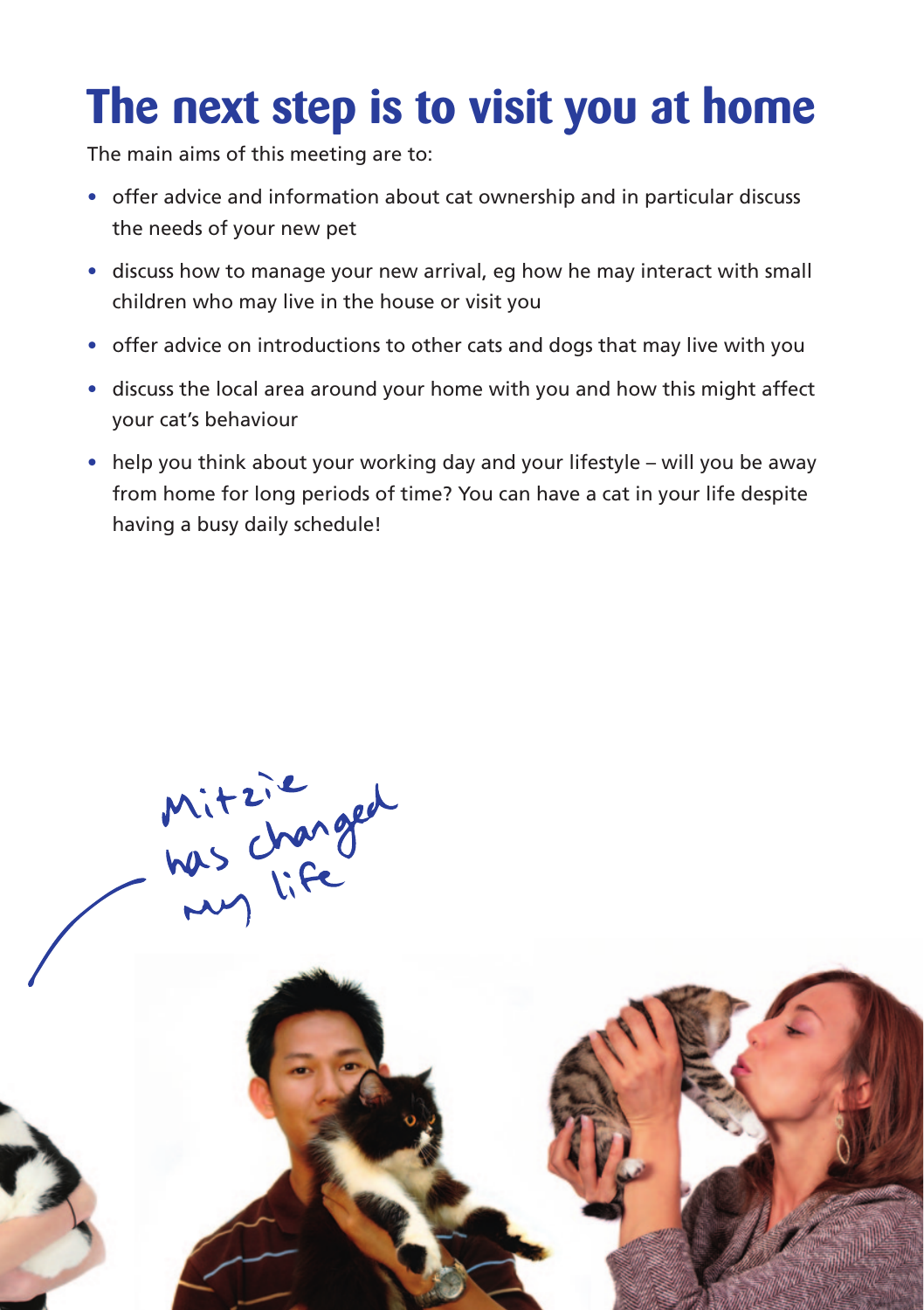# **Information and advice**

From a new adopter's point of view, you will have access to expert cat welfare resources and you can be assured that we will be on hand to offer ongoing support as your cat arrives and starts to settle into his new home.

We will be able to pass on our tips about:

- registering with a vet worming, de-fleaing, feeding, microchipping and vaccination
- $\bullet$  the settling in process also see our *Essential Guide: Welcome Home*
- neutering  $-$  providing they are old enough, we neuter all cats before they are rehomed
- keeping your cat in at night  $$ safety first!
- • feline health matters
- $\bullet$  pet insurance in most cases we offer a period of free insurance with Petplan for your CP rehomed cat
- getting your cat home eg how to safely transport your cat in your car
- boarding what to do when you go on holiday
- $\bullet$  how to contact us we'll be in touch to see how you and puss are getting along!

We can also try to answer any questions that you or your family might have.

If all this sounds daunting, then please don't worry! Our meeting at your home will be arranged to suit you and will be carried out as soon as possible. It is all part of us working together to ensure you and your cat can relax and enjoy getting to know each other.

Wishing you and your new Cats Protection cat and a long and happy life together…!

A cat can cost Cats Protection around £200 whilst he is in our care, more if he needs veterinary treatment – so please consider making a donation to your local branch or centre today.